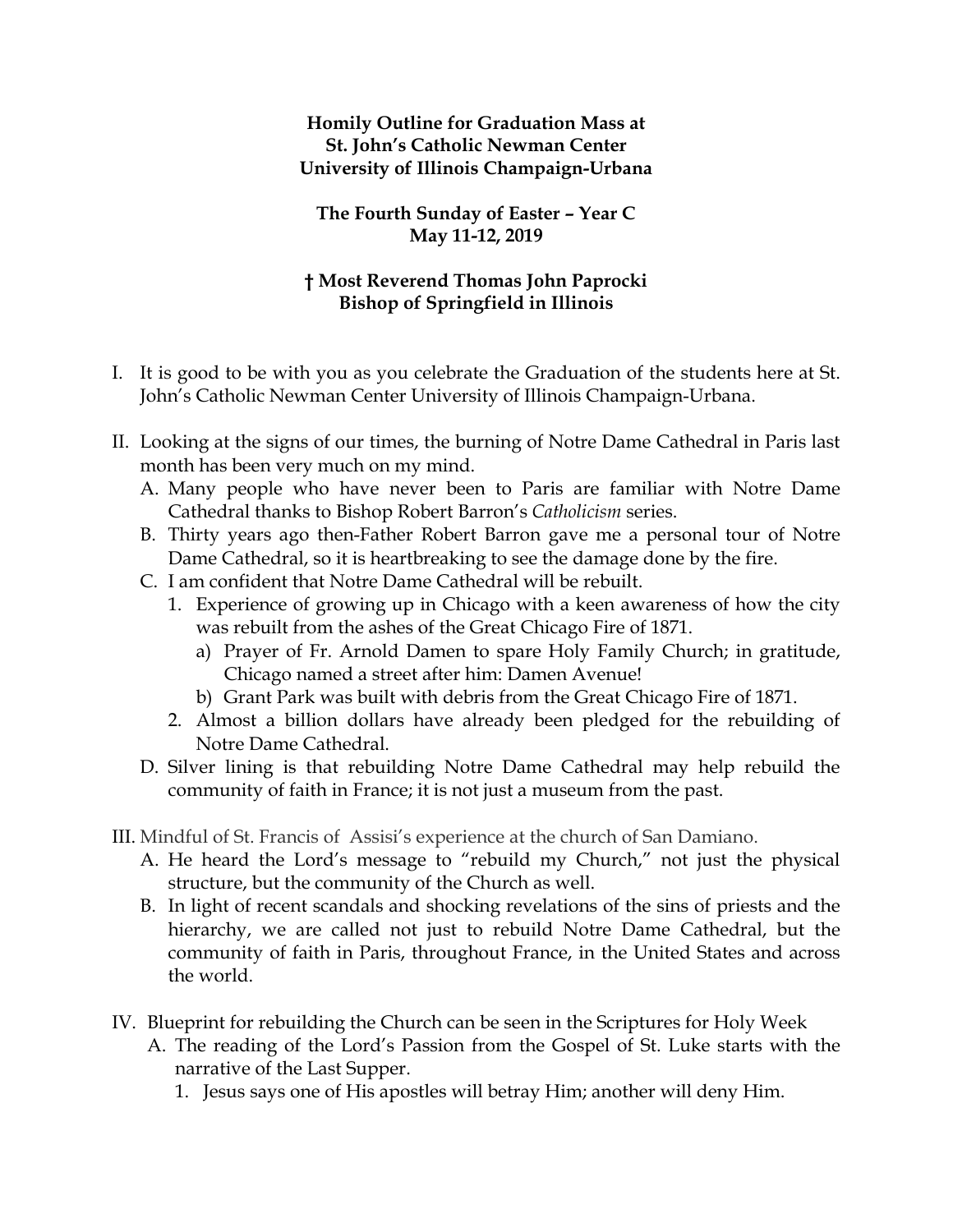- 2. St. Luke tells us that an argument about who was the greatest broke out among them while they were eating. This was during the first concelebrated Mass with Jesus the High Priest and his hand-picked bishops!
- 3. After the Last Supper was finished, Jesus took them out to pray with Him, but they fell asleep!
- 4. The Gospel readings for Monday, Tuesday and Wednesday of Holy Week are all about Judas: his plotting to betray Jesus; bargaining with the high priests for a sum of money for his betrayal; and objecting to spending money on perfumed oil for Jesus' feet, not because he was concerned for the poor, but because he was a thief (and this was Jesus' hand-picked treasurer).
- B. What do we learn from all this?
	- 1. Judas recognizes his sin, but does not believe he can be forgiven, so he kills himself.
	- 2. Peter recognizes his sin, and weeps bitterly.
	- 3. My brothers and sisters in Christ, when we see our sins we should weep bitterly and not fall into some kind of rationalization or complacency about them. We should weep bitterly that we will never commit those sins again. And that is the real story of Holy Week. Because those weak, sinful, frail men on whom Jesus would build His church, at the beginning of all this, that passion narrative, are so seemingly unsuited for the task. After Jesus rises from the dead and He gives them the gift of the Holy Spirit, they are completely different; they are completely changed, and they are alive and on fire with the spirit and they go out and change the world by proclaiming the good news of Jesus Christ.
- V. What does this have to do with Graduation?
	- A. During your years in college you have acquired many skills, assets and resources, e.g., knowledge, life experience, social skills, interpersonal relationships and friendships.
	- B. The most important asset is one that not every graduate leaves college with, namely, **faith**.
	- C. So if you are graduated with your faith intact, or better, even stronger than when you first arrived here, so will be better off for the rest of your life!
- VI. Why is faith so important?
	- A. This story from Friday's *Chicago Tribune* puts the issue of faith into perspective:
	- B. Journalist Stephen J. Lyons wrote a commentary entitled, "Grieving over Mom: No, she's not in a 'better place.'"[1](#page-2-0)
	- C. He wrote that, after his mother died, "some friends, relatives and acquaintances kindly reached out to assure me: 'Mom was in a better place.' 'After all, she was not going to get better.' 'It must be a relief.'
	- D. Reflected on this, Lyons wrote that (and I quote him now)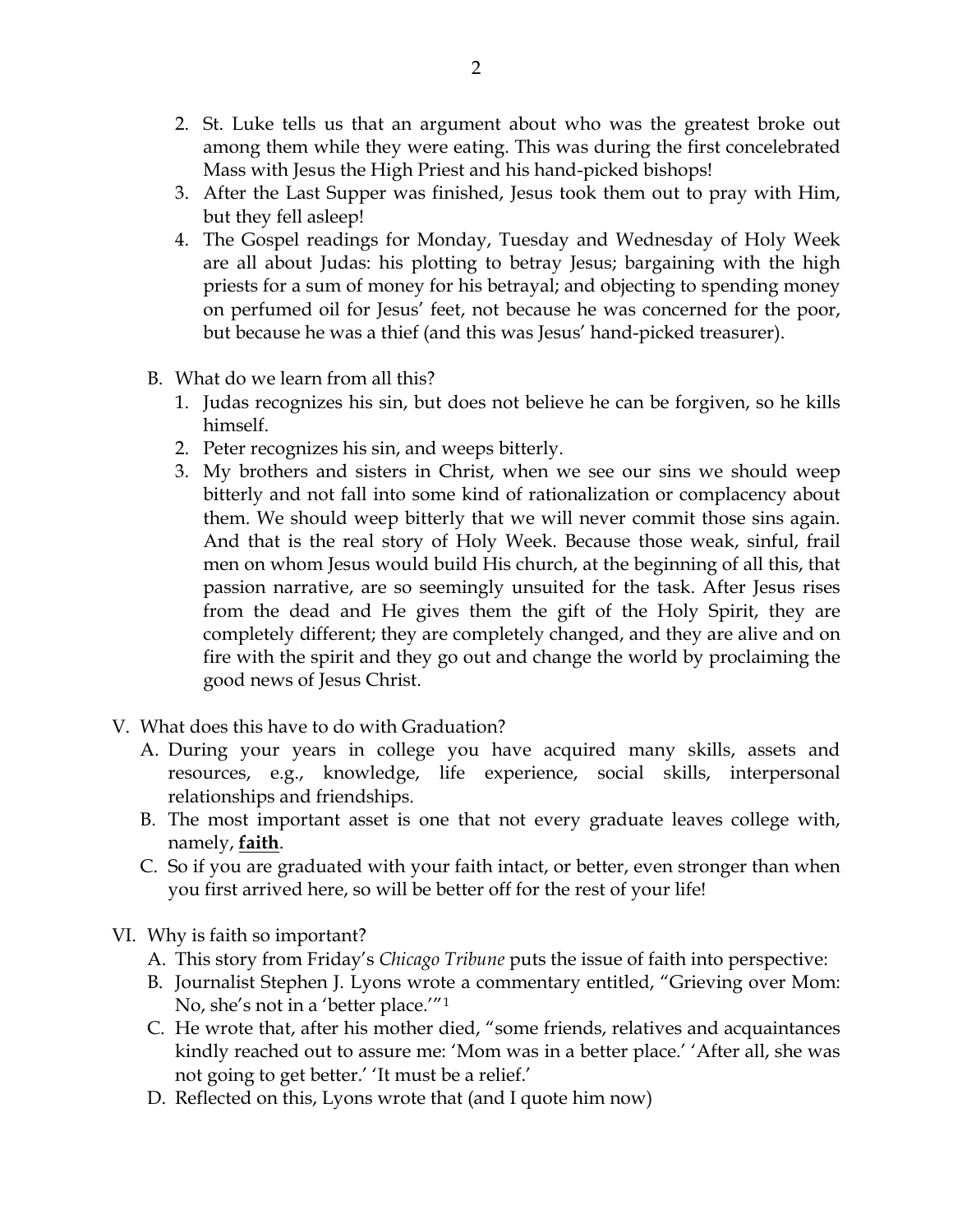this idea of a 'better place' did not exactly comfort me, because being alive remains the best place ever.

Let's review the facts: Mom is dead. Nothing will change that, even though for the past month I keep expecting her to call me. I wake up at night and think I need to be doing something for her. Then I remember that Mom is no longer here, on this planet, at this time. I cannot begin to describe how weird that feels.

"A better place" is not a crematorium or pricey casket stuck in the ground. A better place is Mom in her 30s, at the height of her physical beauty and capability. . . .

A better place is when Mom bought me my first guitar from Sears; when she tried to hit me fly balls in a vacant lot; when she took me out for hamburgers and fries on payday at Chicago's majestic Windermere Hotel; and when she kept me home from school so we could watch the funeral of her hero Martin Luther King Jr. There are no better places than these.

After some time, Mom's ashes arrived. They are whitish-gray, heavier than expected and sealed with a round metal clip with the number 5869. Is this the better place? Hardly, but it's a comfort to think that some part of her is here with me. And that among those remains and the memories they will trigger is a path forward through this crushing grief.

- VII. As I read this, I thought, "How sad; he thinks all that is left of his mother are some ashes in an urn.
	- A. There is no mention of belief in an afterlife, hope for heaven or eternal life.
	- B. All of this strikes home for me as my mother died this past March 13.
	- C. Many people expressed their belief and their hope that Mom is now "in a better place."
		- 1. Mom lived in a nursing home for the past four years with declining health, with loss of physical strength and her memory.
		- 2. People of faith indeed have hope for "a better place."
- <span id="page-2-1"></span><span id="page-2-0"></span>VIII. In today's Gospel for this Fourth Sunday of Easter we have the image of Jesus as the Good Shepherd (John 10:27-30).
	- A. Jesus says, "My sheep hear my voice; I know them, and they follow me. I give them eternal life, and they shall never perish."
	- B. This is the message that lifts us from grief and gives us hope.
	- C. This is why our faith is so important.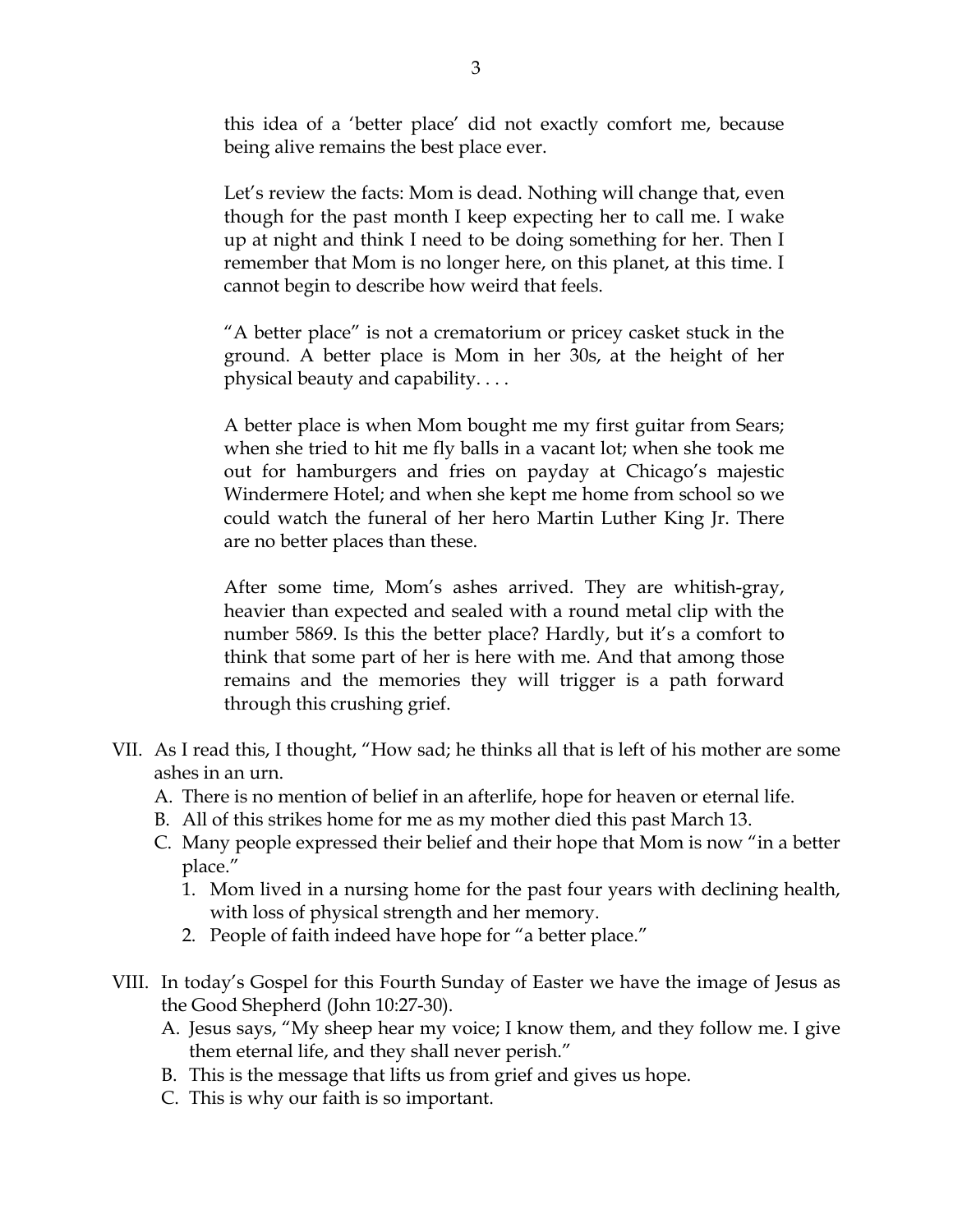I would like to close this homily by singing a song for you. It's called "Oceans (Where Feet May Fail)" by Hillsong United.[2](#page-2-1) The lyrics express my hope and my prayer for the graduates here, that Holy Spirit will lead you as you go forth and strengthen your faith in the presence of our Savior.

> You call me out upon the waters The great unknown, where feet may fail And there I find You in the mystery In oceans deep, my faith will stand

And I will call upon Your name And keep my eyes above the waves When oceans rise My soul will rest in Your embrace For I am Yours and You are mine …

…

…

Your grace abounds in deepest waters Your sovereign hand, will be my guide Where feet may fail and fear surrounds me You've never failed and You won't start now